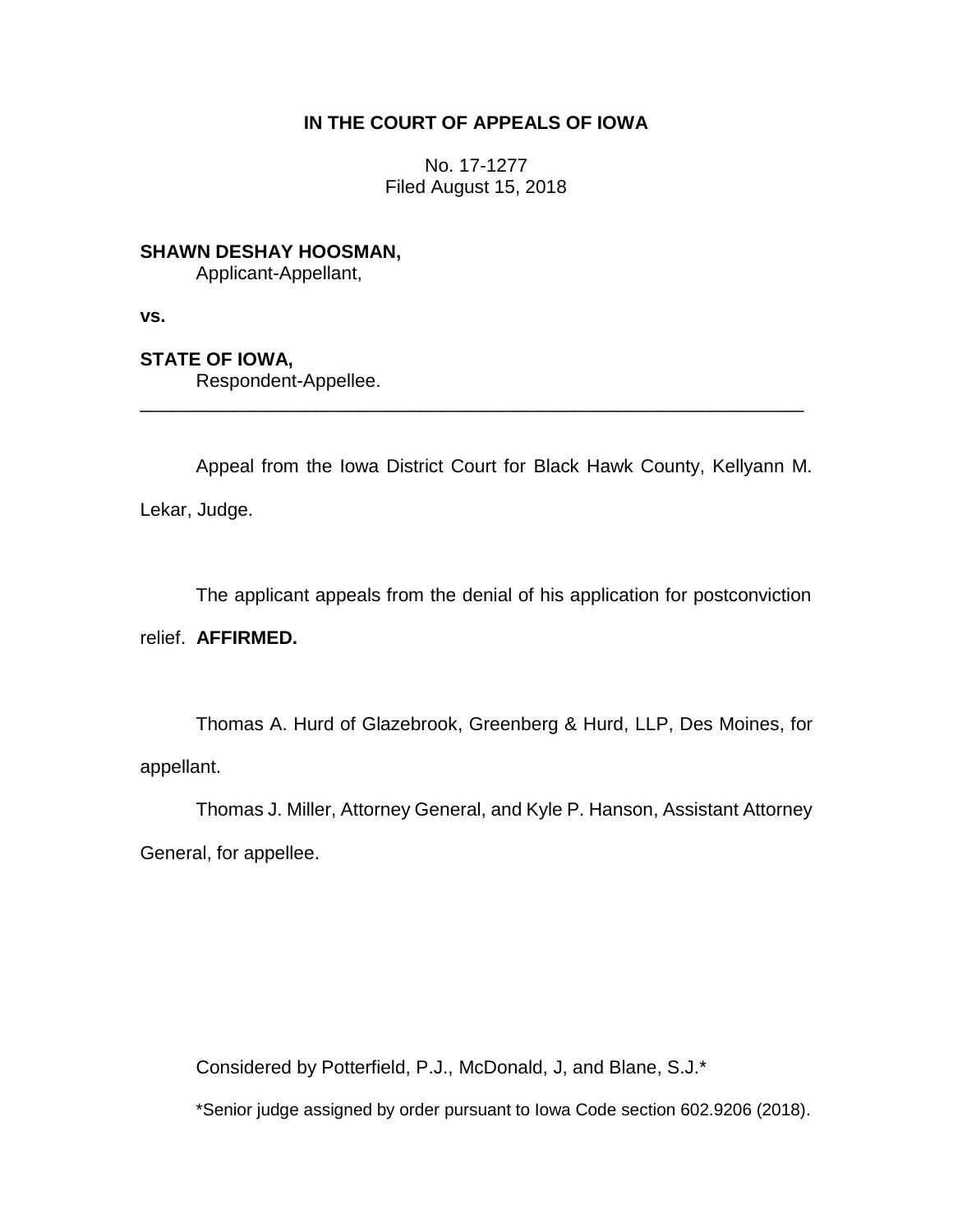#### **BLANE, Senior Judge.**

Shawn Hoosman appeals from the denial of his application for postconviction relief (PCR). He maintains his PCR counsel committed structural error and asks that we remand for a new trial of his PCR application.

#### **I. Background Facts and Proceedings.**

In 2006, Hoosman was charged with possession of more than ten grams of crack cocaine with intent to deliver, possession of psilocybin mushrooms with intent to deliver, possession of marijuana with intent to deliver, failure to affix a drug tax stamp, and driving while barred. The drug charges included habitualoffender sentencing enhancements due to Hoosman's history of drug and felony convictions.

Hoosman filed a motion to suppress "any and all evidence obtained as a result of a search" of his family's residence as well as "any and all physical or testimonial evidence obtained" after officers seized Hoosman. After a hearing, the district court denied the motion.

After a multi-day trial in 2008, the jury found Hoosman guilty of each charge except possession of psilocybrin mushrooms with intent to deliver. In a second trial, the jury found Hoosman was an habitual offender who was subject to the sentence enhancements. Hoosman was sentenced to concurrent terms of imprisonment not to exceed forty-five years.

Hoosman filed a direct appeal, in which he asserted

the district court erred in: (1) admitting evidence resulting from a search under "disputed consent"; (2) denying Hoosman's motion for mistrial during opening argument; (3) finding Hoosman had constructive possession of the controlled substances at issue; (4) limiting evidence of the controlled buys; (5) admitting the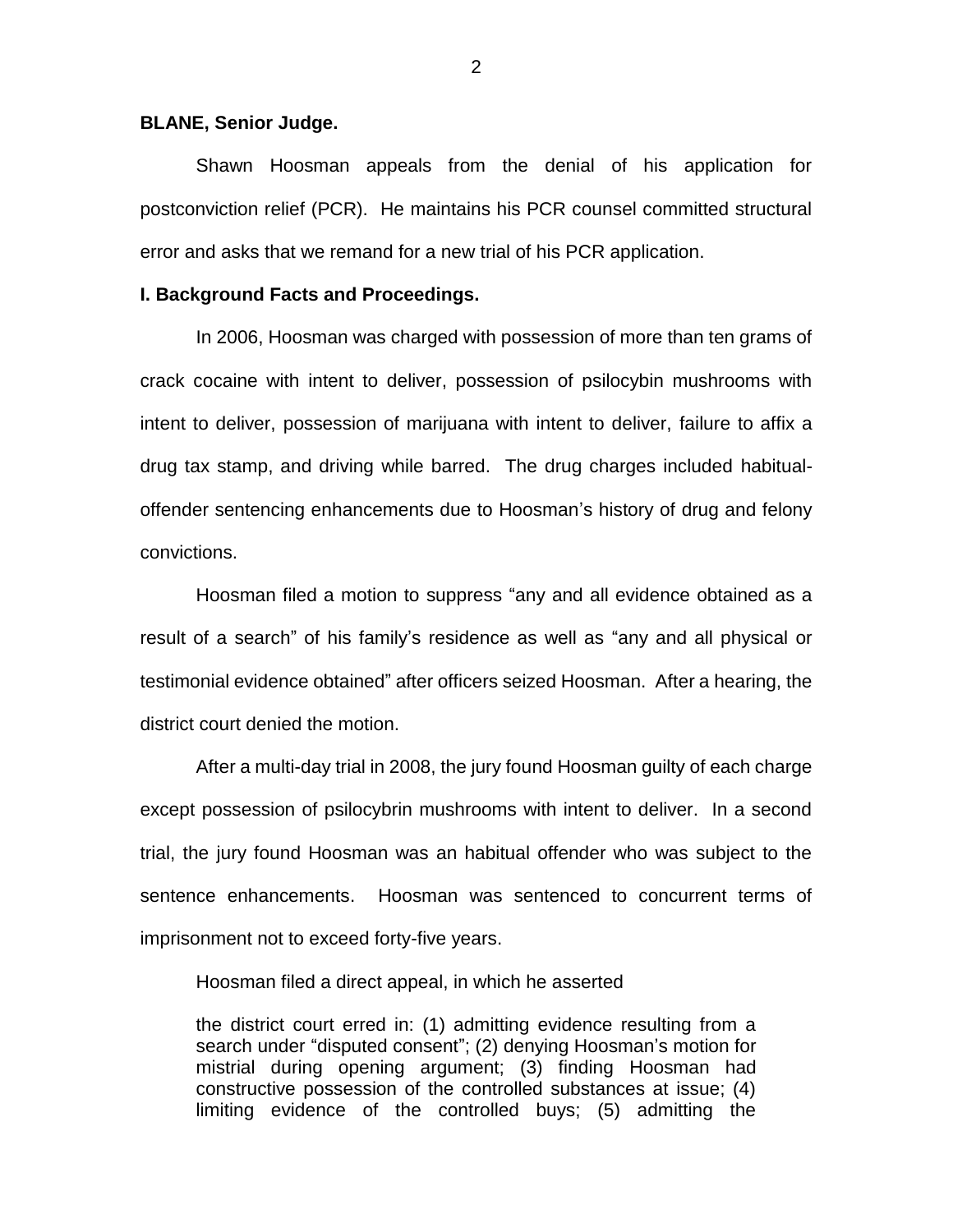investigator's "loaded questions" in a videotaped interview with Hoosman; and (6) not allowing reputation evidence of the investigator.

*State v. Hoosman*, No. 09-0067, 2010 WL 1579428, at \*1 (Iowa Ct. App. Apr. 21, 2010). A panel of our court affirmed Hoosman's convictions, and procedendo issued on May 21, 2010.

Hoosman filed his application for PCR in August 2010. After a number of continuances and changes in counsel, the district court filed an order in May 2013 advising Hoosman it was the court's "intention to dismiss this matter unless an amended Application for [PCR] is filed herein setting forth grounds upon which relief may be granted" as "four of [Hoosman's claims] involve allegations which could and should have been raised at the time of" his direct appeal. The court ordered Hoosman to amend his application within sixty days.

Hoosman did not amend his application, and the court dismissed it on November 7. Hoosman resisted the court's dismissal and filed an amended PCR application, in which he raised thirteen claims of ineffective assistance by trial counsel.

The district court granted Hoosman's motion to reinstate his application, and the matter proceeded to an evidentiary hearing in May 2014. At the evidentiary hearing, the only evidence presented was Hoosman's testimony. He did not call his trial attorney as a witness, and the State presented no evidence.

The court filed its written ruling in October, dismissing Hoosman's PCR application as he "failed to preserve ineffective assistance of trial counsel for review." Hoosman appealed the PCR court's decision. A panel of this court reversed and remanded the case to the district court, as an ineffective-assistance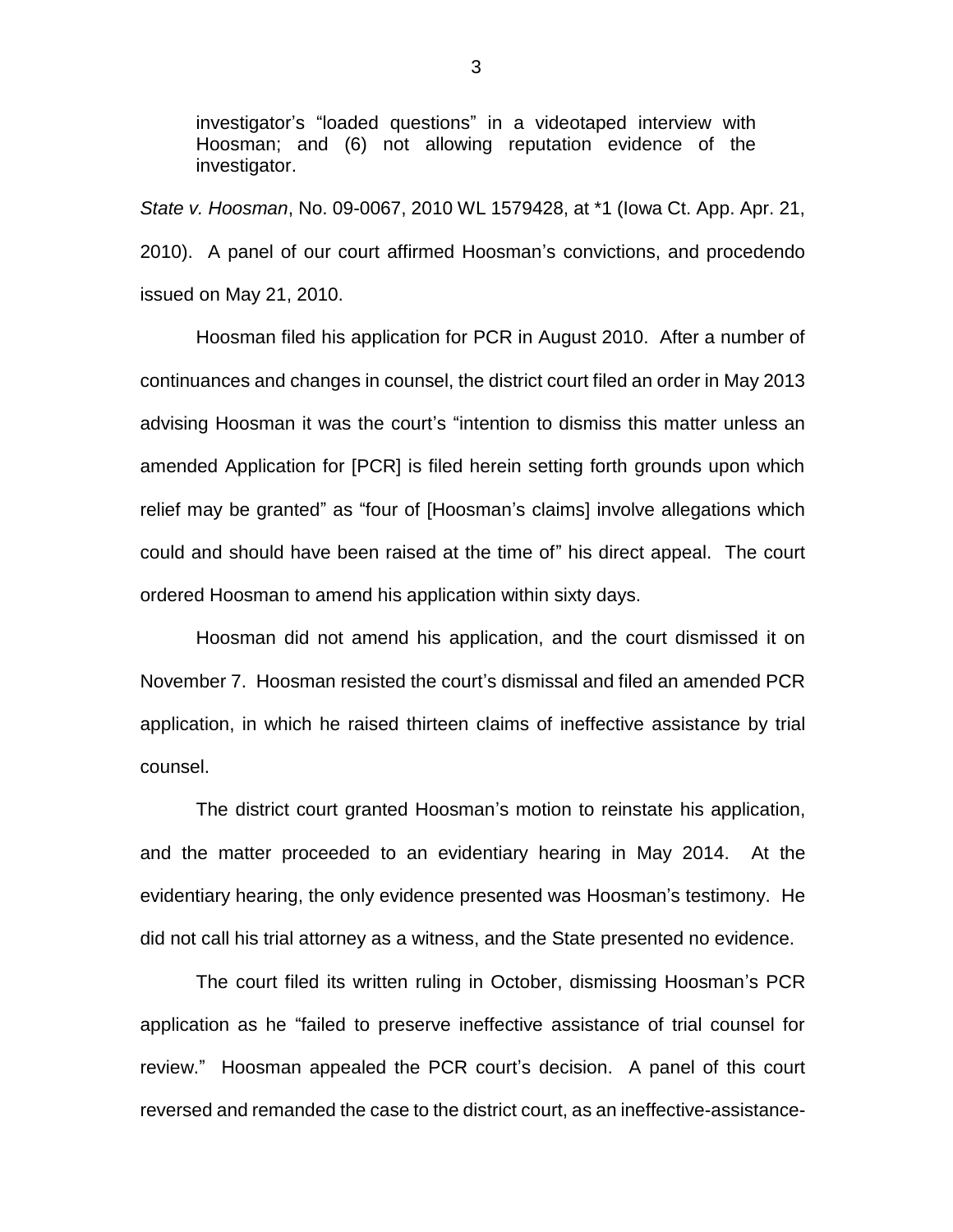of-counsel claim need not be raised on direct appeal in order for it to be raised in a PCR proceeding. *See Hoosman v. State*, No. 14-1870, 2016 WL 1704013, at \*2 (Iowa Ct. App. Apr. 27, 2016). On remand, the district court was to rule on the merits from the record already created.

In October 2016, the district court issued its ruling on each of Hoosman's thirteen claims of ineffective assistance of trial counsel, denying and dismissing the application in its entirety.

Hoosman appeals.

#### **II. Standard of Review.**

Where, as here, a PCR petitioner claims ineffective assistance of PCR counsel, our review is de novo. *Allison v. State*, \_\_\_ N.W.2d \_\_\_, \_\_\_, 2018 WL 3198793, at \*3 (Iowa 2018).

### **III. Discussion.**

Hoosman maintains his PCR counsel committed structural error by failing to depose or subpoena his trial counsel to testify, when all thirteen of Hoosman's PCR claims involved the allegation that trial counsel provided ineffective assistance.

Generally, when an applicant claims counsel provided ineffective assistance, the applicant has the burden to establish (1) his counsel failed to perform an essential duty and (2) this failure resulted in prejudice. *Lado v. State*, 804 N.W.2d 248, 251 (Iowa 2011). However, when a claimant maintains counsel committed structural errors, "no specific showing of prejudice is required as the criminal adversary process itself is presumptively unreliable." *Id.* at 252 (altered for readability). "Structural errors are not merely errors in a legal proceeding, but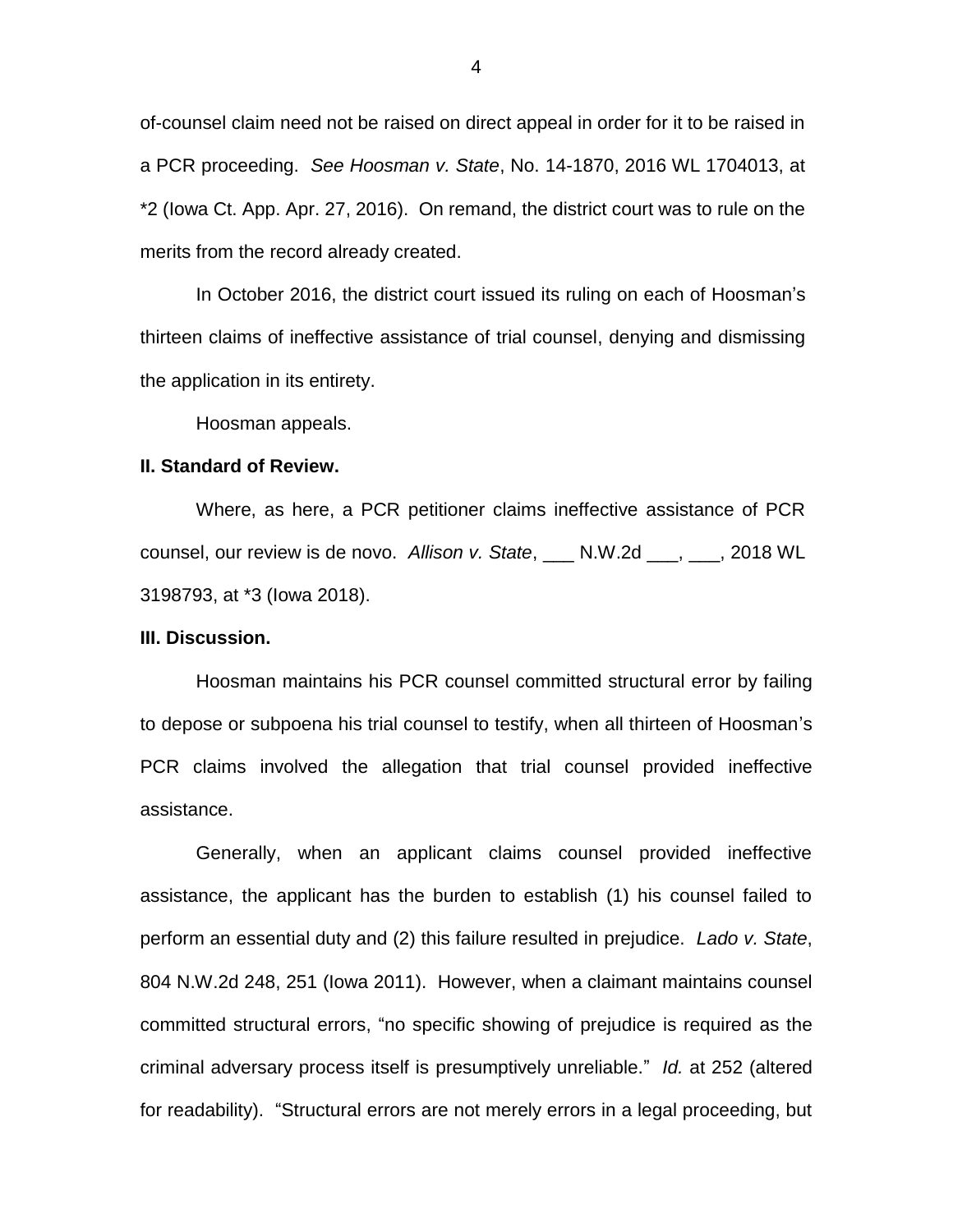errors 'affecting the framework within which the trial proceeds.'" *Id.* (quoting *Arizona v. Fulminante*, 499 U.S. 279, 310 (1991)). When a structural error occurs, "the underlying criminal proceeding is so unreliable the constitutional or statutory right to counsel entitles the defendant to a new proceeding without the need to show the error actually caused prejudice." *Id.*

Our supreme court has recognized three categories of structural error, where:

(1) counsel is completely denied, actually or constructively, at a crucial stage of the proceeding; (2) where counsel does not place the prosecution's case against meaningful adversarial testing; or (3) where surrounding circumstances justify a presumption of ineffectiveness, such as where counsel has an actual conflict of interest in jointly representing multiple defendants.

*Id.* Courts have found structural error where counsel allowed the claimant's PCR application to be dismissed or where counsel failed to file an appeal altogether. *See, e.g.*, *id.* at 253; *see also Roe v. Flores-Ortega*, 528 U.S. 470, 484 (2000). Such conclusions make sense, as "no presumption of reliability can be accorded to judicial proceedings that never took place." *Dockery v. State*, No. 13-2067, 2016 WL 351251, at \*4 (Iowa Ct. App. Jan. 27, 2016) (citing *Roe*, 528 U.S. at 484).

This is not a case where the attorney's actions allowed the applicant's claims to be dismissed without consideration of the merits. In fact, PCR counsel prevented Hoosman's application from being dismissed pursuant to the automatic dismissal rule. *See* Iowa R. Civ. P. 1.944. And PCR counsel filed a timely appeal of the PCR court's October 2014 decision, which ultimately resulted in a reversal for a new ruling on the merits.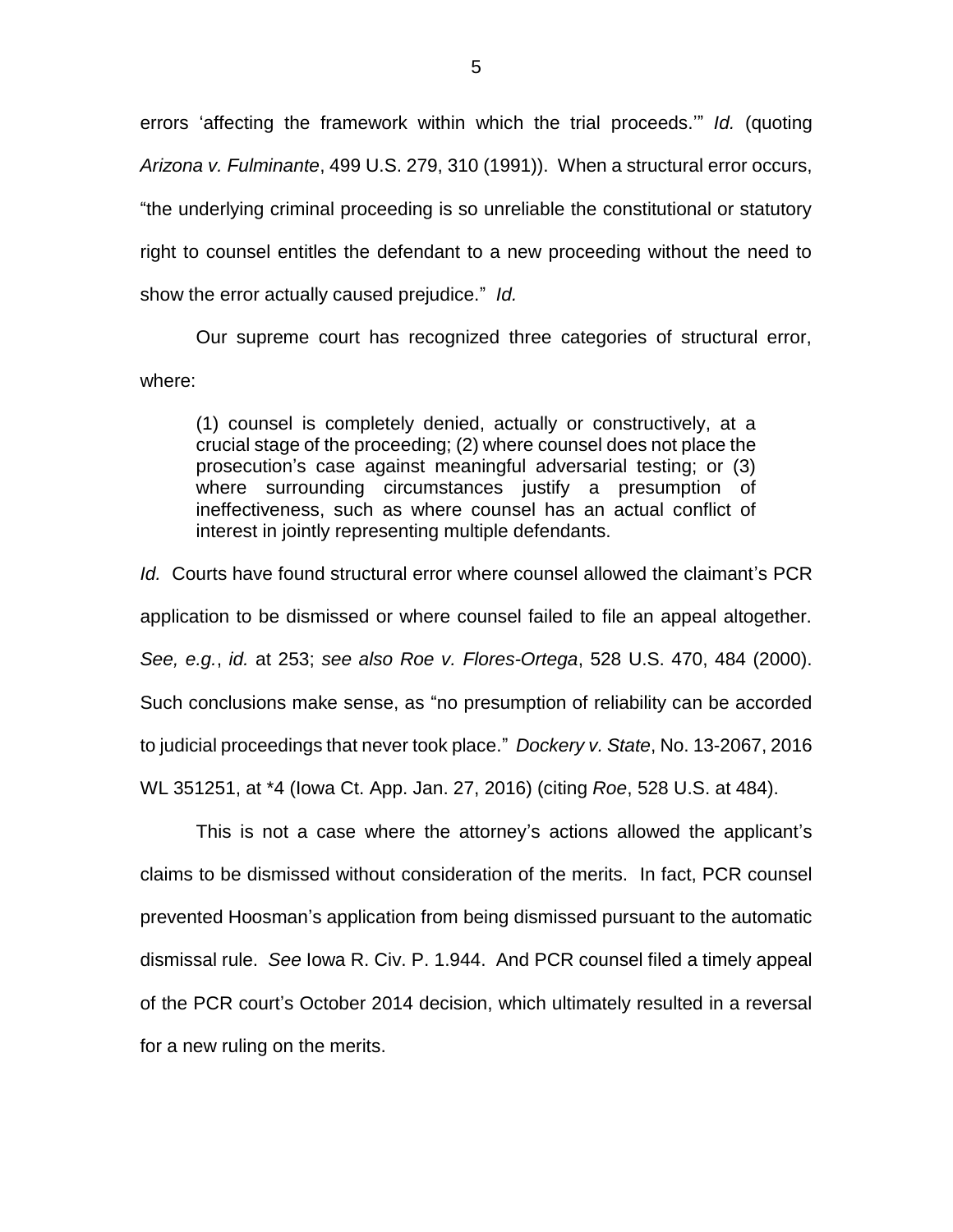Hoosman maintains PCR counsel's decision to not call his trial counsel as a witness resulted in a complete failure to advance Hoosman's claims and constitutes structural error. We acknowledge there are certain claims of ineffective assistance where the claimant's own "subjective, self-serving testimony" is not sufficient proof, *see Dempsey v. State*, 860 N.W.2d 860, 869 (Iowa 2015), but it does not follow that trial counsel's testimony would necessarily benefit Hoosman's claims. For example, a number of Hoosman's PCR claims dealt with trial counsel's alleged failure to pursue suppression of evidence, but trial counsel did pursue suppression—Hoosman just did not like the ruling. Similarly, Hoosman complained trial counsel failed to request that the State be ordered to name the confidential informants and failed to contest the State's use of evidence of preserialized cash found in Hoosman's possession; trial counsel did both. And at least two of Hoosman's PCR claims were already decided by this court on Hoosman's direct appeal. As trial counsel's testimony could have no effect on any of these aforementioned claims, we cannot conclude the failure to call trial counsel amounted to a structural error.

It is possible PCR counsel could have done more to pursue Hoosman's claims of ineffective assistance against trial counsel, but we cannot say Hoosman was constructively denied counsel or that PCR counsel failed to present Hoosman's claims in any meaningful adversarial context. Thus, Hoosman's claim of structural error fails.<sup>1</sup>

 $\overline{a}$ 

<sup>1</sup> Hoosman does not argue in the alternative that we should consider his claim under the *Strickland* ineffective-assistance standard; he does not attempt to establish how PCR counsel's actions—or inactions—caused him to suffer prejudice. *Strickland v. Washington*, 466 U.S. 668 (1984). Therefore, we do not consider the issue.